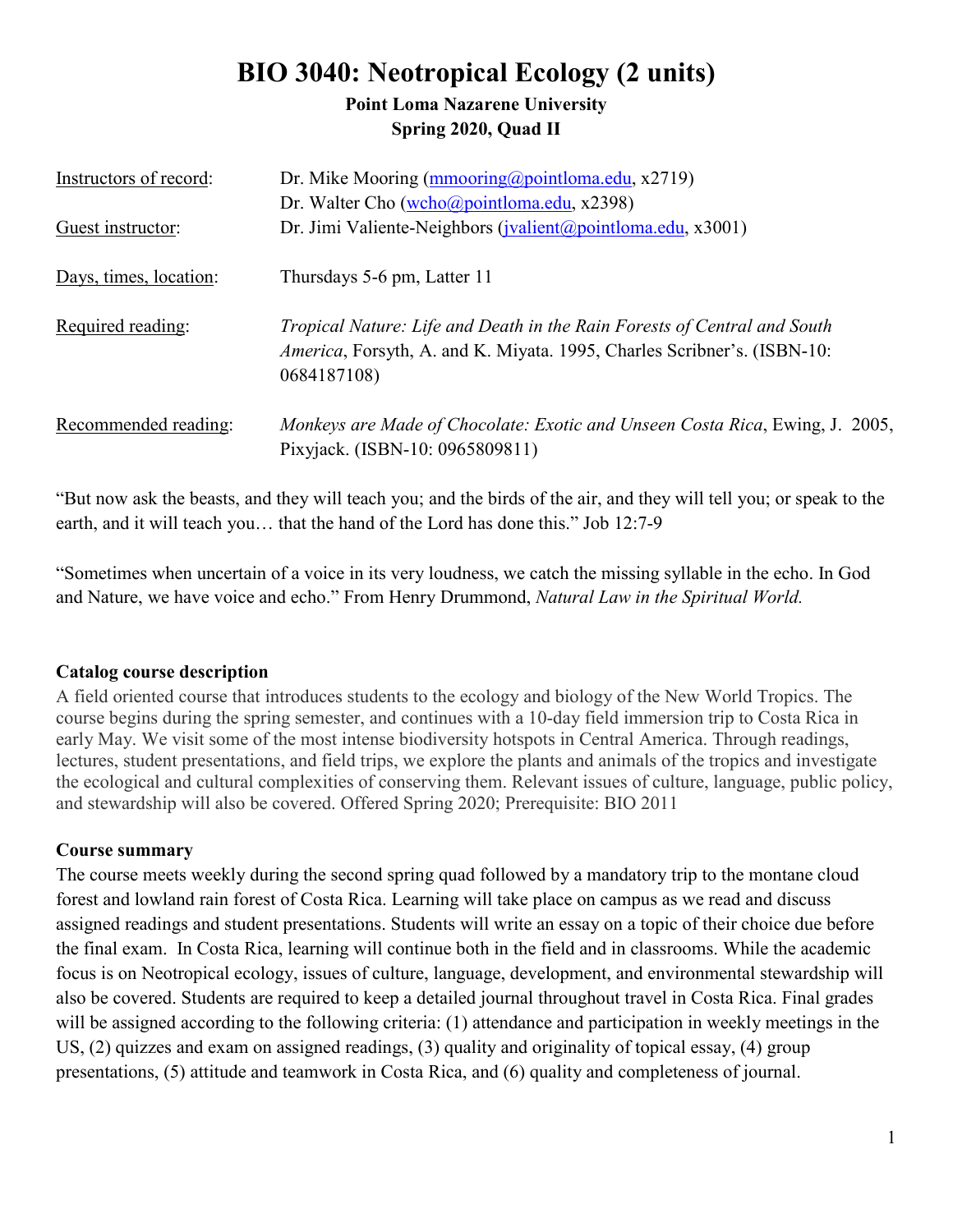### **Course learning outcomes**

By the end of this course, students will be able to

- describe the tropical biome and some of its ecosystems;
- explain many of the biotic and abiotic interactions of tropical ecosystems;
- discuss what faithful stewardship of tropical ecosystems entails;
- demonstrate an expertise in a particular topic related to Neotropical ecosystems.

#### **Evaluation and grading**

The total course is worth 440 points. Each requirement is described in detail below.

*Tropical Nature quizzes (90 points).* Three open-book quizzes will be due before the class meeting on the dates listed below. Quizzes are open-book, but each student must do his/her own work. 30 pts each.

*Group presentations (50 points).* In pairs, students will give two 15-minute presentations the following topics: (1) a species of mammal, bird, reptile, amphibian, or marine organism that we are likely to encounter in Costa Rica, and (2) a topic that explores conservation and interactions between people and their environment in Costa Rica, such as ecotourism, sustainable farming, protected areas, or biological corridors. Presentations should be well organized using Power Point and all partners must contribute equally to preparing and delivering the presentations. A rubric will be provided. 25 points each.

*Topic paper/presentation (50 points).* Students will write a 5-page paper (12-pt font, Times New Roman, double-spaced) and give a short PowerPoint presentation during the final two weeks of class. The paper and presentation will focus on a topic of interest to the student that overlaps what we will experience during the field trip to Costa Rica. During the field trip, students will have an opportunity to write a one-page update based on their personal observations in Costa Rica. A rubric will be provided, topics must be approved.

*Final exam (100 points).* There will be an open-book / pen notes, 90-minute exam during finals week, which will be focused on *Tropical Nature*, lecture materials, and student presentations.

*Travel journal (100 points).* Students are required to keep a travel journal and an entry is required for specific days of the trip specified in the "journal learning schedule". Entries will include reflections on (1) personal experience, (2) cultural observations, (3) biological observations, and (4) spiritual reflections. Each entry should be at least 1 page in length and written neatly (so the instructors can read it). Biological observations should be summarized at the end of the journal into a species list of the mammals, insects, amphibians, reptiles, birds, marine organisms, and plants encountered during the trip. The journal should also include ecosystem-level observations of various biotic and abiotic interactions. Your final journal entry will be an evaluation of the course with questions provided at the end of the trip. Journals are to be handed at end of our travel.

*Attitude and teamwork (50 points).* The close quarters and long hours of a study abroad experience demand that all students work together to get along and pull their share of the load. A gracious and hard-working attitude will be required for this course to be a success. The instructors reserve the right to dock students up to 50 points from their final grade for a poor attitude or work ethic. Commit to a good attitude and work ethic and these will be easy points to earn.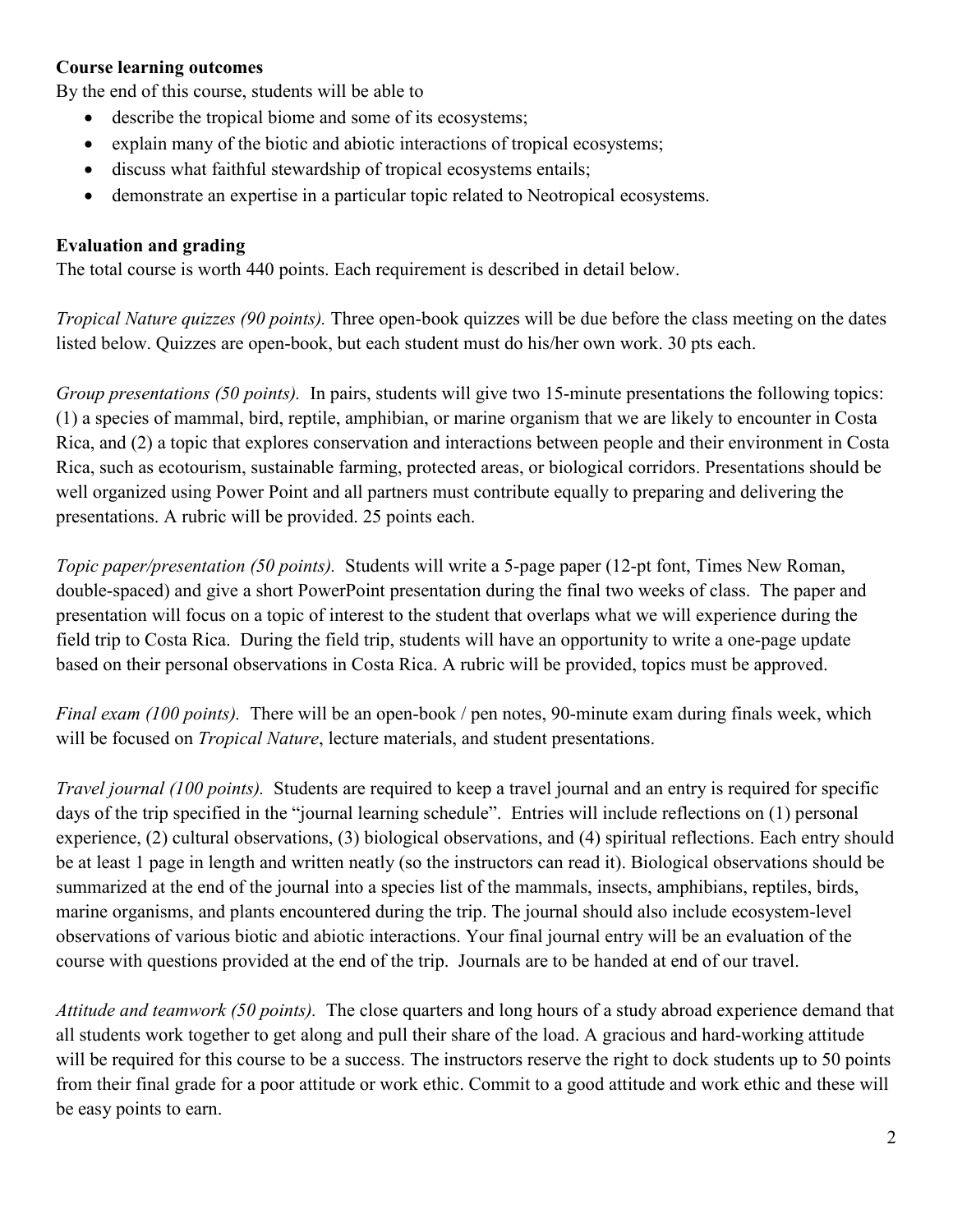#### **Attendance and participation**

Because we have so little time to prepare for the trip, attendance at and participation in all weekly meetings on campus is required. Students will be penalized 10 points for each unexcused absence, along with forfeiting any presentation points for that week. Participation in the trip to Costa Rica and all activities in-country is also required. While in Costa Rica, each student will prepare and lead a 20- to 30-minute devotional/reflection time for the group. If you wish, one of the instructors will help you prepare and lead the devotion/reflection.

## **On-campus schedule (Thursday 5-6 pm, Latter 11)**

\* Note that additional readings may be required to prepare for class on these days.

| Date     | <b>Activity</b>                               | <b>Tropical Nature reading</b> |
|----------|-----------------------------------------------|--------------------------------|
| March 5  | Dr. Mooring: Jaguar and apex predators*       | Chapters 1-5                   |
| March 12 | Dr. Cho: Tropical Marine & Coastal Ecosystems |                                |
| March 19 | Dr. Jimi: Environmental Sociology             |                                |
| March 26 | Team presentations: Biodiversity*             | Chapters 6-11                  |
| April 2  | <b>Easter break</b>                           |                                |
| April 9  | Team presentations: Conservation & people     |                                |
| April 16 | Integration Day-Mooring, Cho, Jimi*           | Chapters 12-17                 |
| April 23 | Student projects #1                           |                                |
| April 30 | Student projects #2                           |                                |
| May 7    | Final exam week                               |                                |
| May $11$ | Depart San Diego for Costa Rica               |                                |
| May $21$ | Return from Costa Rica to San Diego           |                                |
|          |                                               |                                |

#### **Costa Rica Schedule**

- May 11: Fly to San Jose, arrive morning of May 12
- May 12-14: QERC, San Gerardo de Dota
- May 15-16: Hacienda Barú, Dominical
- May 17-19: Proyecto Campanario, Osa Península
- May 20: Return to San Jose, stay at Hotel Aranjuez
- May 21: Return flight to San Diego